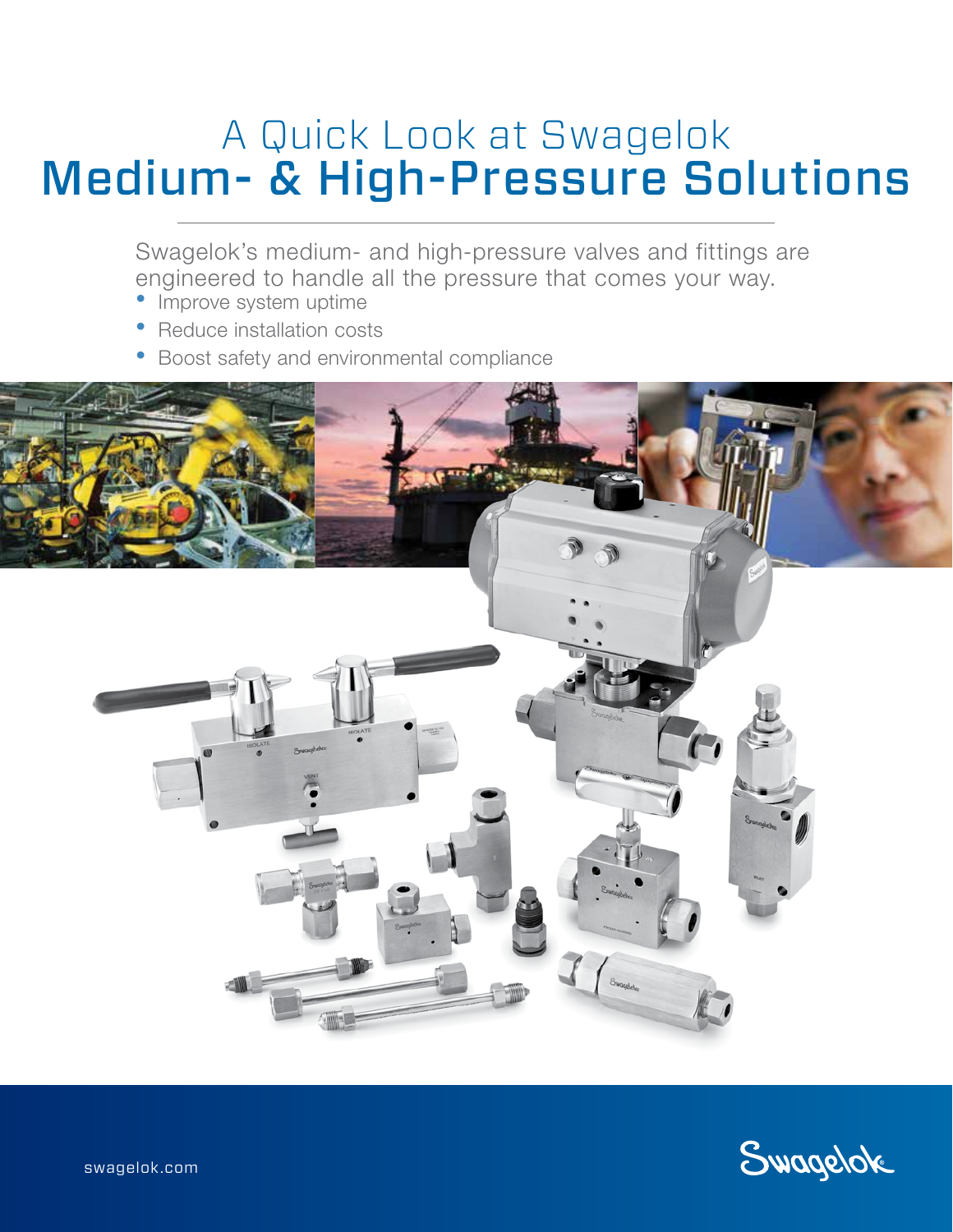# Create strong, reliable connections faster—even in high-risk,

high-vibration environments. Swagelok delivers high-quality performance when the pressure is at its highest.

Our patented FK series medium-pressure fitting provides reliable, leak-tight performance in high-vibration environments. Looking to maintain your traditional cone and thread system?

Swagelok carries a range of options in various alloys and sizes up to 1½ inches, and anti-vibration options to help ensure a leak-tight system.

| <b>Product Type</b>                                         | Maximum Working Pressure, psig (bar) |                      |
|-------------------------------------------------------------|--------------------------------------|----------------------|
|                                                             | <b>Medium Pressure</b>               | <b>High Pressure</b> |
| <b>Ball Valves</b>                                          | Up to 20 000 (1 378)                 |                      |
| <b>Check Valves</b>                                         |                                      | Up to 60 000 (4 134) |
| Cone & Thread Fittings, Adapters, and Couplings             |                                      | Up to 60 000 (4 134) |
| Double Block & Bleed Valves                                 |                                      |                      |
| FK Medium-Pressure Gaugeable Tube Fittings                  |                                      |                      |
| Needle Valves                                               |                                      | Up to 60 000 (4 134) |
| <b>Relief Valves</b>                                        |                                      |                      |
| Tubing                                                      |                                      | Up to 60 000 (4 134) |
| FK Medium-Pressure Gaugeable Tube Fittings<br>in 2507 Alloy | Up to 22 500 (1 551)                 |                      |



Standing up to the pressure starts with a legacy of quality and ongoing innovation backed by unmatched expertise. Swagelok Company is a long-time designer, manufacturer and provider of high-quality fluid system products, assemblies and services, all of which help make our customers successful. And that success comes without compromising the safety of those working in high-risk environments.

Our products and services are readily available through a dedicated network of more than 200 authorized Swagelok sales and service centers in 70 countries, giving you the global reach of our fluid system knowledge tailored to your local market.

# Fittings

Lower installation cost and reduce downtime due to leaks with the safe and reliable leak-tight protection of Swagelok fittings.



### FK Medium-Pressure Gaugeable Fittings and Adapters

Simple and easy to install Swagelok's innovative FK mediumpressure compression fittings and adapters offer a leak-tight gas seal and vibration resistance in applications up to 22 500 psig (1551 bar). FK fittings are offered in 316 stainless steel, alloy 2507 super duplex (NACE and NORSOK-compliant), and alloy 625 (NACE-compliant) with proven performance on a variety of tubing types and materials.

### Cone & Thread Fittings

Medium pressure for up to 20,000 psig (1378 bar); high pressure for up to 60 000 psig (4134 bar) maximum working pressure.

Strain-hardened 316 stainless steel fittings supplied complete with gland and collars. Alloy 2507 super duplex (NACE-compliant) and alloy 625 (NACE-compliant) fittings antivibration connection components are available.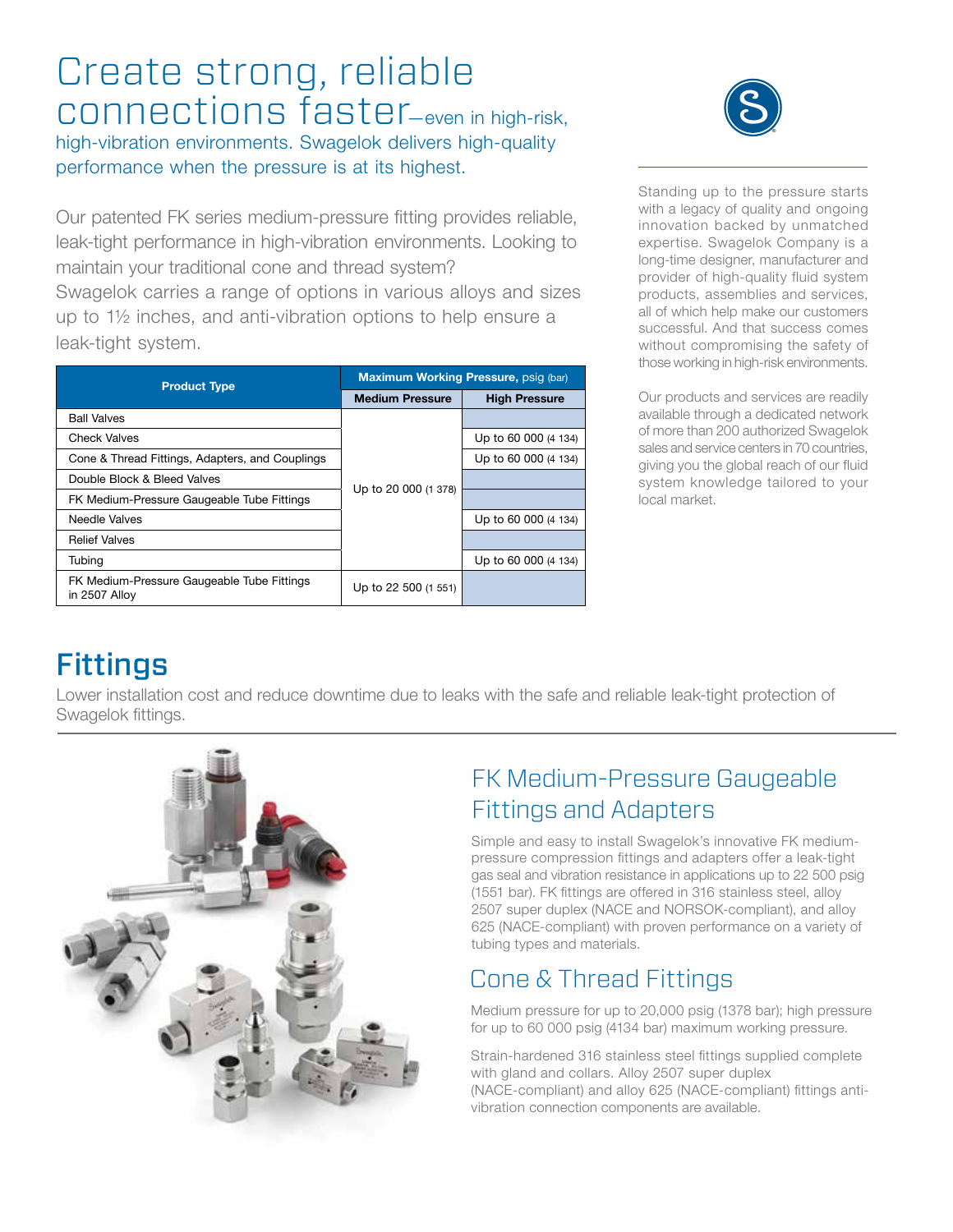# Valves

Maximize the performance and reliability of your system with robust valves containing integral FK, integral cone and thread or NPT end connections designed to handle the pressure of your operation. Materials offered include 316 stainless steel, alloy 2507 super duplex (NACE-compliant), and alloy 625 (NACE-compliant).



#### Ball Valves

Swagelok ball valves offer smooth quarter-turn operation in a compact design, providing positive shutoff in applications up to 20 000 psig (1378 bar). Air actuated options available.

The advanced design of the FKB Series ball valve reduces seal wear and improves the reliability of connections across a full range of operating pressures and temperatures. The CTB Series ball valve delivers reliable performance with cone & thread end connections. Both include a trunnion-style ball with a direct-load design to deliver leak-tight performance, and a bottom-loaded stem design to eliminate stem blowout and ensure operator safety.

#### Check Valves

Available in three designs to fit a variety of applications: ballseal, soft-seal, and dual-seal. These rugged valves handle a maximum working pressure of up to 60 000 psig (4134 bar) with a nominal cracking pressure of 15 psig (1.0 bar).

### Single/Double Block & Bleed Valves

Reduce your system footprint and achieve positive isolation with single block and bleed valve (needle/needle) or double block and bleed valve (ball/needle/ball or needle/needle/ needle) options. Available for working pressures up to 20 000 psig (1378 bar)

### Needle Valves

Six body styles are available to handle maximum working pressures of up to 60 000 psig (4134 bar). The non-rotating, two-piece stem assembled NVT design needle valves fully open in just four to five turns. The NVT design also allows for easy panel mounting with an integral bonnet locking mechanism to prevent accidental disassembly.

### Relief Valves

Maximum working pressure of up to 20 000 psig; proportional lift design available customer adjustable or factory set.